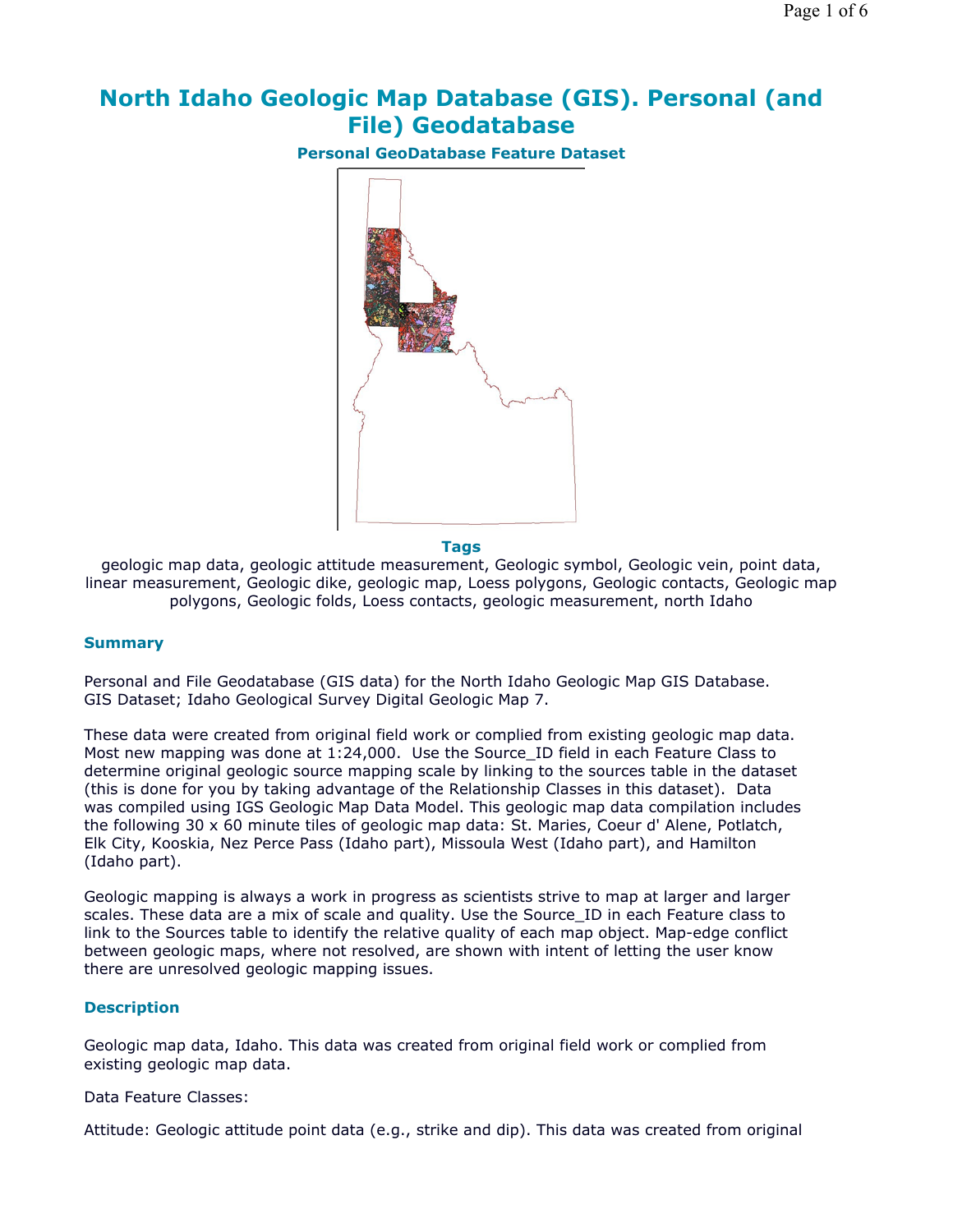field work or complied from existing geologic map data.

Linear: Geologic bearing and plunge point data (e.g., linear). This data was created from original field work or complied from existing geologic map data.

Contact: Geologic map unit contacts (map unit boundaries). This data was created from original field work or complied from existing geologic map data.

Dike: Geologic map dikes (lines). This data was compiled from existing geologic map data. See sources table for sources to geologic mapping. Dikes too small to digitize as polygons are only available as lines.

Fault: Geologic map faults (lines). This data was created from original field work and complied from existing geologic map data.

Fold: Line, or trace, representing the intersection of the plane of geologic fold axes with the surface. This data was created from original field work and complied from existing geologic map data.

Linesym: Miscellaneous geologic features symbolized as lines. For example, giant ripple crests, moraine ridge crests, terrace scarps, slumps, landslide scarps. This data was created from original field work or complied from existing geologic map data.

Loess: Loess unit polygons. This data was created from original field work or complied from existing geologic map data.

Loess Contacts: Geologic loess unit contacts (boundary lines between loess polygons). This data was created from original field work or complied from existing geologic map data.

Rock: Geologic map unit polygons. Map unit polygons are made from Contacts (map unit boundaries). Does not include loess. This data was created from original field work or complied from existing geologic map data.

RockCentroid: Geologic map unit (Rock) Centroids.

SaproliteContacts: Saprolite unit contacts (map unit boundaries). This data was created from original field work or complied from existing geologic map data.

SaproliteOverlays: Saprolite map unit polygons. Map unit polygons are made from Saprolite contacts.Vein: Line, or trace, representing the intersection of a geologic vein with the surface.

## **Credits**

Science credit: Idaho Geological Survey staff from 1996-2018 are the main sources of geology; many other sources went into this compilation. Use the Source\_ID field in each Feature Class to determine original geologic mapping source.

GIS credit: Loudon Stanford, Steve Mulberry, Linda Tedrow, Jane Freed, Dean Garwood, Theresa Watt, Ben Studer

## **Use limitations**

Digital geologic map data intended for NON-SITE-SPECIFIC use.

## **Extent**

There is no extent for this item.

## **Scale Range**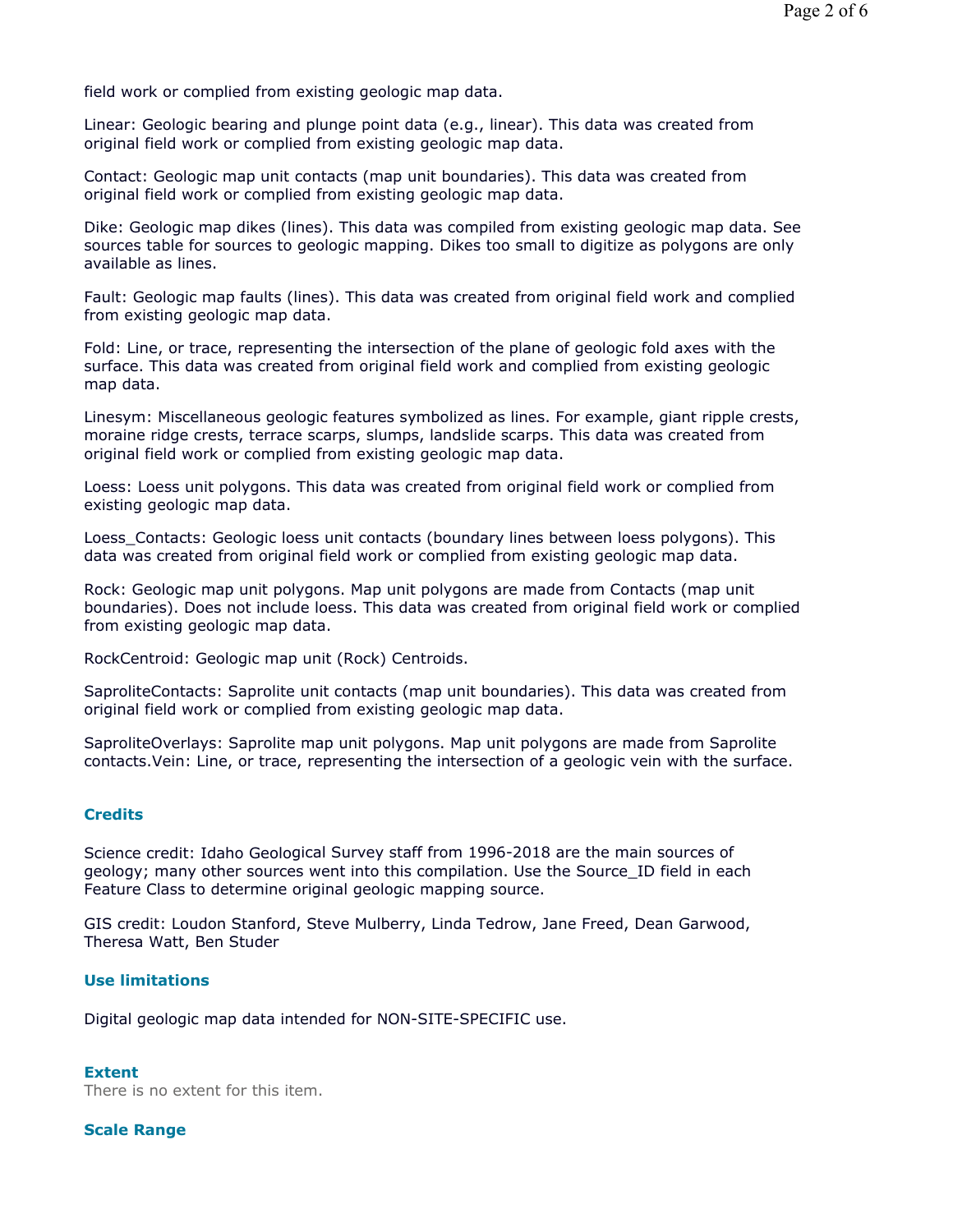**Maximum (zoomed in)** 1:5,000 **Minimum (zoomed out)** 1:150,000,000

# **ArcGIS Metadata ►**

## **Topics and Keywords ►**

THEME KEYWORDS geologic map data, geologic attitude measurement, Geologic symbol, Geologic vein, point data linear measurement, Geologic dike, geologic map, Loess polygons, Geologic contacts, Geologic map polygons, Geologic folds, Loess contacts, geologic measurement

*Hide Topics and Keywords ▲*

## **Citation ►**

TITLE North Idaho Geologic Map Database (GIS). Personal (and File) Geodatabase

PRESENTATION FORMATS digital map FGDC GEOSPATIAL PRESENTATION FORMAT vector digital data

**SERIES** 

NAME Digital Geologic Map ISSUE DWM-7

*Hide Citation ▲*

## **Resource Details ►**

DATASET LANGUAGES English

STATUS completed SPATIAL REPRESENTATION TYPE vector

PROCESSING ENVIRONMENT Microsoft Windows 7 Version 6.1 (Build 7601) Service Pack 1; Esri ArcGIS 10.3.1.4959

## **CREDITS**

Science credit: Idaho Geological Survey staff from 1996-2018 are the main sources of geology; many other sources went into this compilation. Use the Source\_ID field in each Feature Class to determine original geologic mapping source.

GIS credit: Loudon Stanford, Steve Mulberry, Linda Tedrow, Jane Freed, Dean Garwood, Theresa Watt, Ben Studer

*Hide Resource Details ▲*

## **Extents ►**

EXTENT GEOGRAPHIC EXTENT BOUNDING RECTANGLE WEST LONGITUDE -117.157757 EAST LONGITUDE -114.312737 SOUTH LATITUDE 45.460888 NORTH LATITUDE 48.038721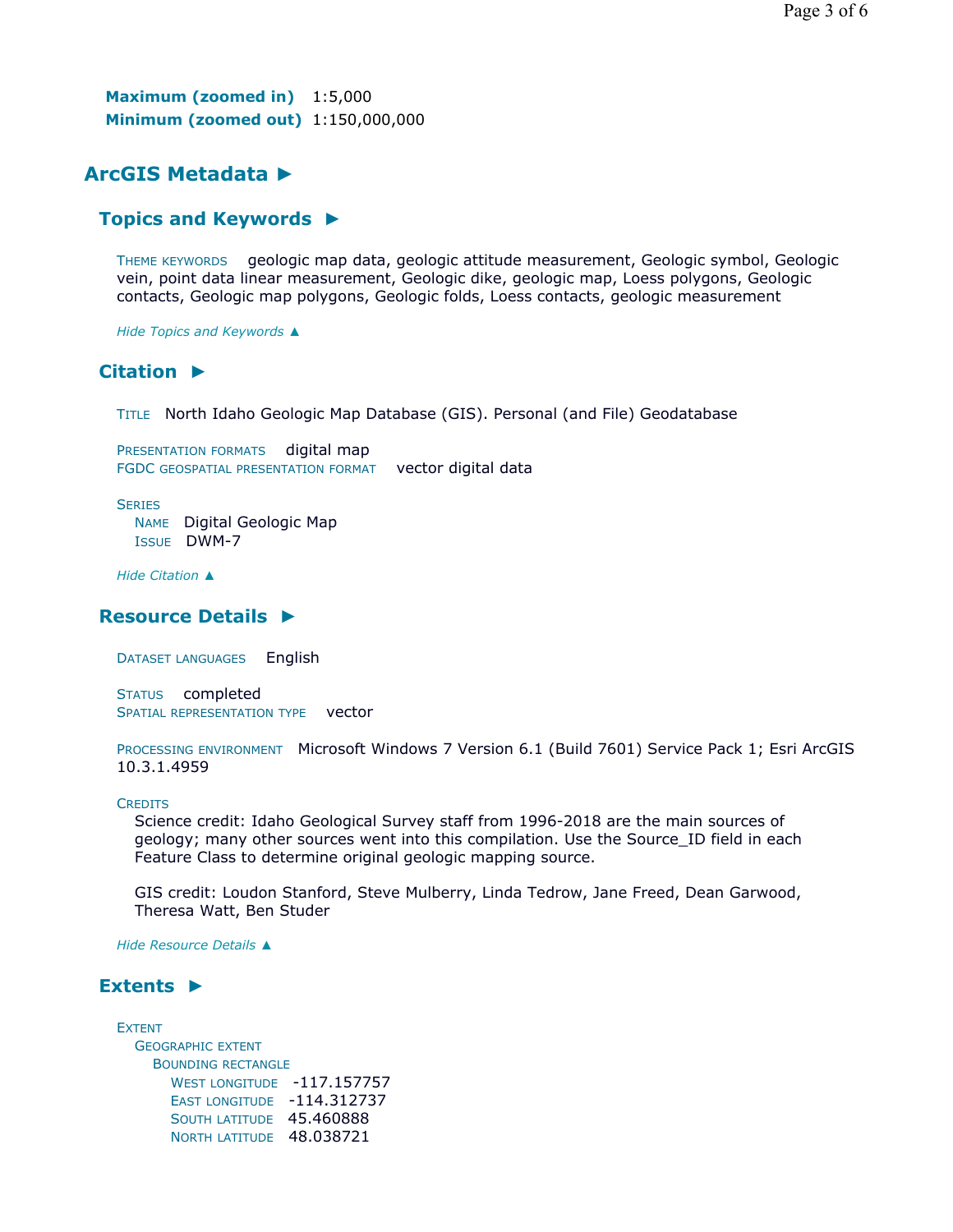*Hide Extents ▲*

## **Resource Maintenance ►**

RESOURCE MAINTENANCE UPDATE FREQUENCY as needed

*Hide Resource Maintenance ▲*

## **Resource Constraints ►**

LEGAL CONSTRAINTS LIMITATIONS OF USE See access and use constraints information.

**CONSTRAINTS** LIMITATIONS OF USE Digital geologic map data intended for NON-SITE-SPECIFIC use.

*Hide Resource Constraints ▲*

## **Spatial Data Properties ►**

VECTOR ► GEOMETRIC OBJECTS OBJECT TYPE composite OBJECT COUNT 123 GEOMETRIC OBJECTS OBJECT TYPE composite OBJECT COUNT 35665 GEOMETRIC OBJECTS OBJECT TYPE composite OBJECT COUNT 291 GEOMETRIC OBJECTS OBJECT TYPE composite OBJECT COUNT 505 GEOMETRIC OBJECTS OBJECT TYPE point OBJECT COUNT 1461 GEOMETRIC OBJECTS OBJECT TYPE complex OBJECT COUNT 66 GEOMETRIC OBJECTS OBJECT TYPE point OBJECT COUNT 15936 GEOMETRIC OBJECTS OBJECT TYPE point OBJECT COUNT 8606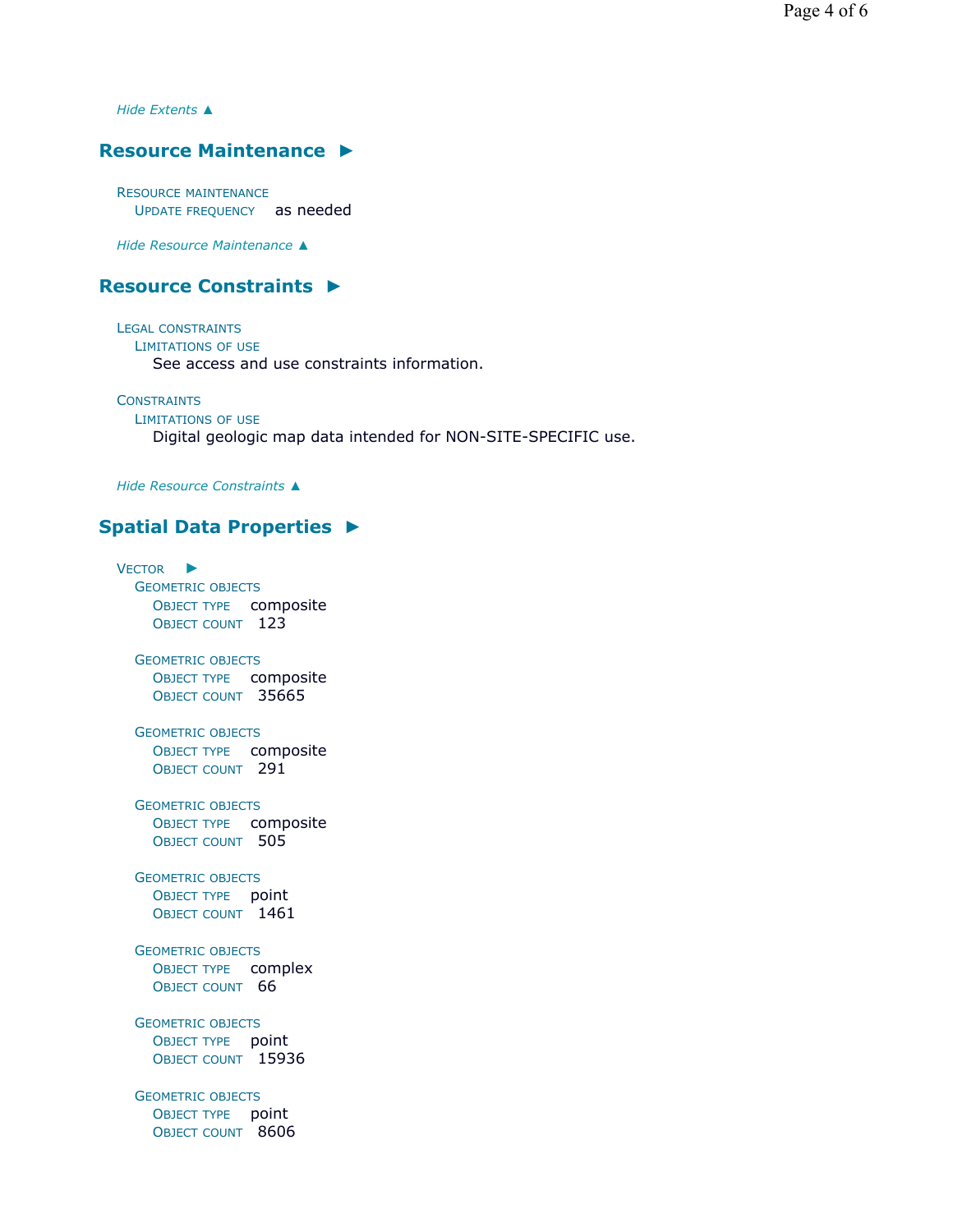GEOMETRIC OBJECTS OBJECT TYPE complex OBJECT COUNT 8595 GEOMETRIC OBJECTS OBJECT TYPE composite OBJECT COUNT 1904 GEOMETRIC OBJECTS OBJECT TYPE complex OBJECT COUNT 171 GEOMETRIC OBJECTS OBJECT TYPE composite OBJECT COUNT 34 GEOMETRIC OBJECTS OBJECT TYPE composite OBJECT COUNT 1615 GEOMETRIC OBJECTS OBJECT TYPE composite OBJECT COUNT 7682 *Hide Vector ▲*

*Hide Spatial Data Properties ▲*

## **Distribution ►**

DISTRIBUTOR ► AVAILABLE FORMAT NAME Personal GeoDatabase Feature Dataset

*Hide Distributor ▲*

*Hide Distribution ▲*

## **Metadata Details ►**

METADATA LANGUAGE English METADATA CHARACTER SET utf8 - 8 bit UCS Transfer Format

SCOPE OF THE DATA DESCRIBED BY THE METADATA dataset

LAST UPDATE 2018-05-19

ARCGIS METADATA PROPERTIES METADATA FORMAT ArcGIS 1.0 STANDARD OR PROFILE USED TO EDIT METADATA FGDC

CREATED IN ARCGIS FOR THE ITEM 2007-11-08 10:40:13 LAST MODIFIED IN ARCGIS FOR THE ITEM 2018-05-29 10:24:21

AUTOMATIC UPDATES